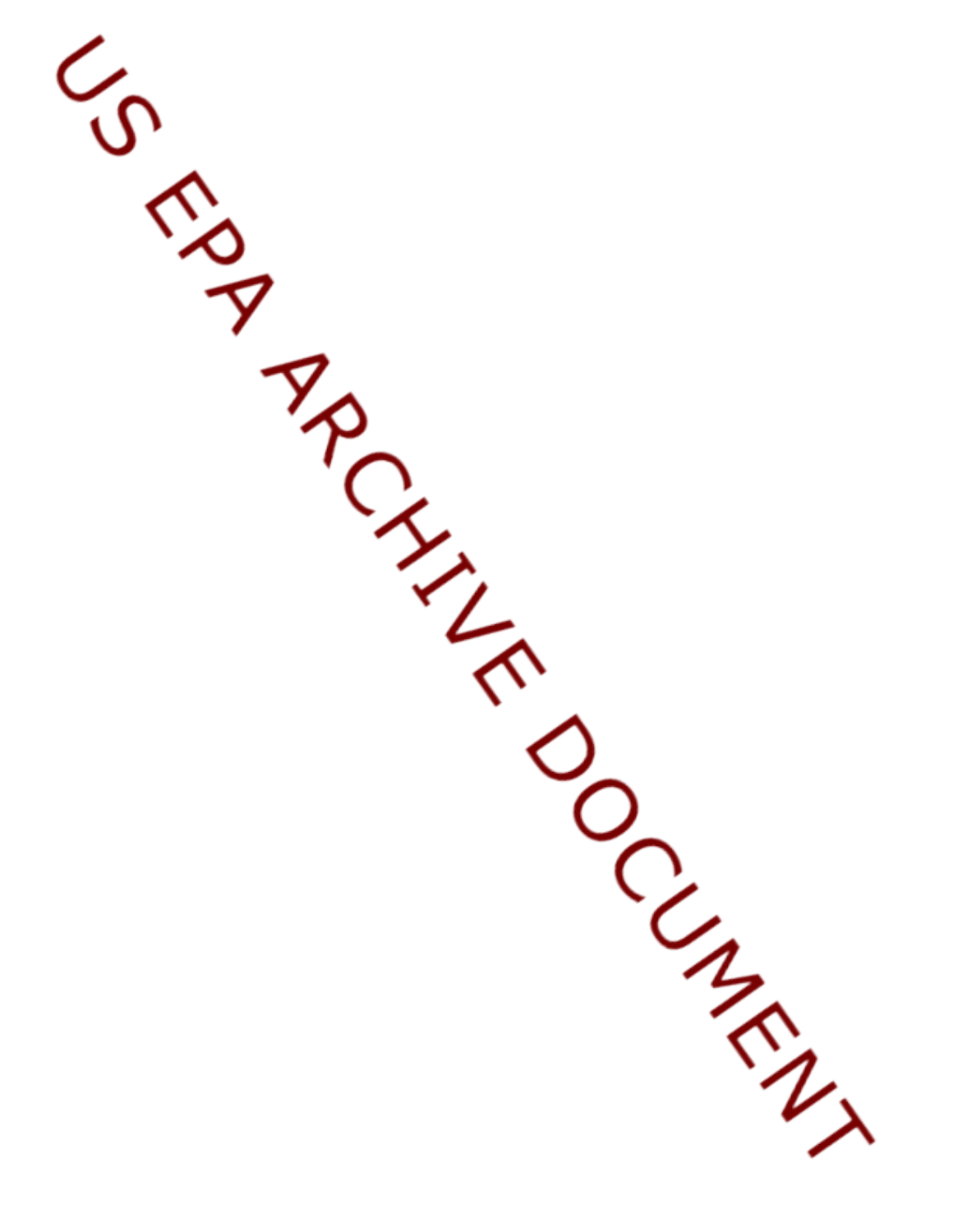## **THE ENVIRONMENTAL TECHNOLOGY VERIFICATION**







# **ETV Joint Verification Statement**

|                     | TECHNOLOGY TYPE: PORTABLE CYANIDE ANALYZER                                                    |             |                                         |  |
|---------------------|-----------------------------------------------------------------------------------------------|-------------|-----------------------------------------|--|
| <b>APPLICATION:</b> | DETECTING CYANIDE IN WATER                                                                    |             |                                         |  |
|                     | <b>TECHNOLOGY NAME: VVR V-1000 Multi-Analyte Photometer with the</b><br>V-3803 Cyanide Module |             |                                         |  |
| <b>COMPANY:</b>     | <b>CHEMetrics</b> , Inc.                                                                      |             |                                         |  |
| <b>ADDRESS:</b>     | 4295 Catlett Rd.<br>Calverton, VA 20138                                                       | <b>FAX:</b> | PHONE: 1-800-356-3072<br>1-540-788-4856 |  |
| <b>WEB SITE:</b>    | http://www.chemetrics.com                                                                     |             |                                         |  |
| $E\text{-}MAIL:$    | technical@chemetrics.com                                                                      |             |                                         |  |

The U.S. Environmental Protection Agency (EPA) supports the Environmental Technology Verification (ETV) Program to facilitate the deployment of innovative or improved environmental technologies through performance verification and dissemination of information. The goal of the ETV Program is to further environmental protection by substantially accelerating the acceptance and use of improved and cost-effective technologies. ETV seeks to achieve this goal by providing high-quality, peer-reviewed data on technology performance to those involved in the design, distribution, financing, permitting, purchase, and use of environmental technologies.

ETV works in partnership with recognized standards and testing organizations, with stakeholder groups (consisting of buyers, vendor organizations, and permitters), and with individual technology developers. The program evaluates the performance of innovative technologies by developing test plans that are responsive to the needs of stakeholders, conducting field or laboratory tests (as appropriate), collecting and analyzing data, and preparing peer-reviewed reports. All evaluations are conducted in accordance with rigorous quality assurance (QA) protocols to ensure that data of known and adequate quality are generated and that the results are defensible.

The Advanced Monitoring Systems (AMS) Center, one of seven technology areas under ETV, is operated by Battelle in cooperation with EPA's National Exposure Research Laboratory. The AMS Center has recently evaluated the performance of cyanide analyzers used to detect cyanide in water. This verification statement provides a summary of the test results for the CHEMetrics VVR V-1000 multi-analyte photometer with the V-3803 cyanide module (which is referred to as the CHEMetrics VVR in this verification statement).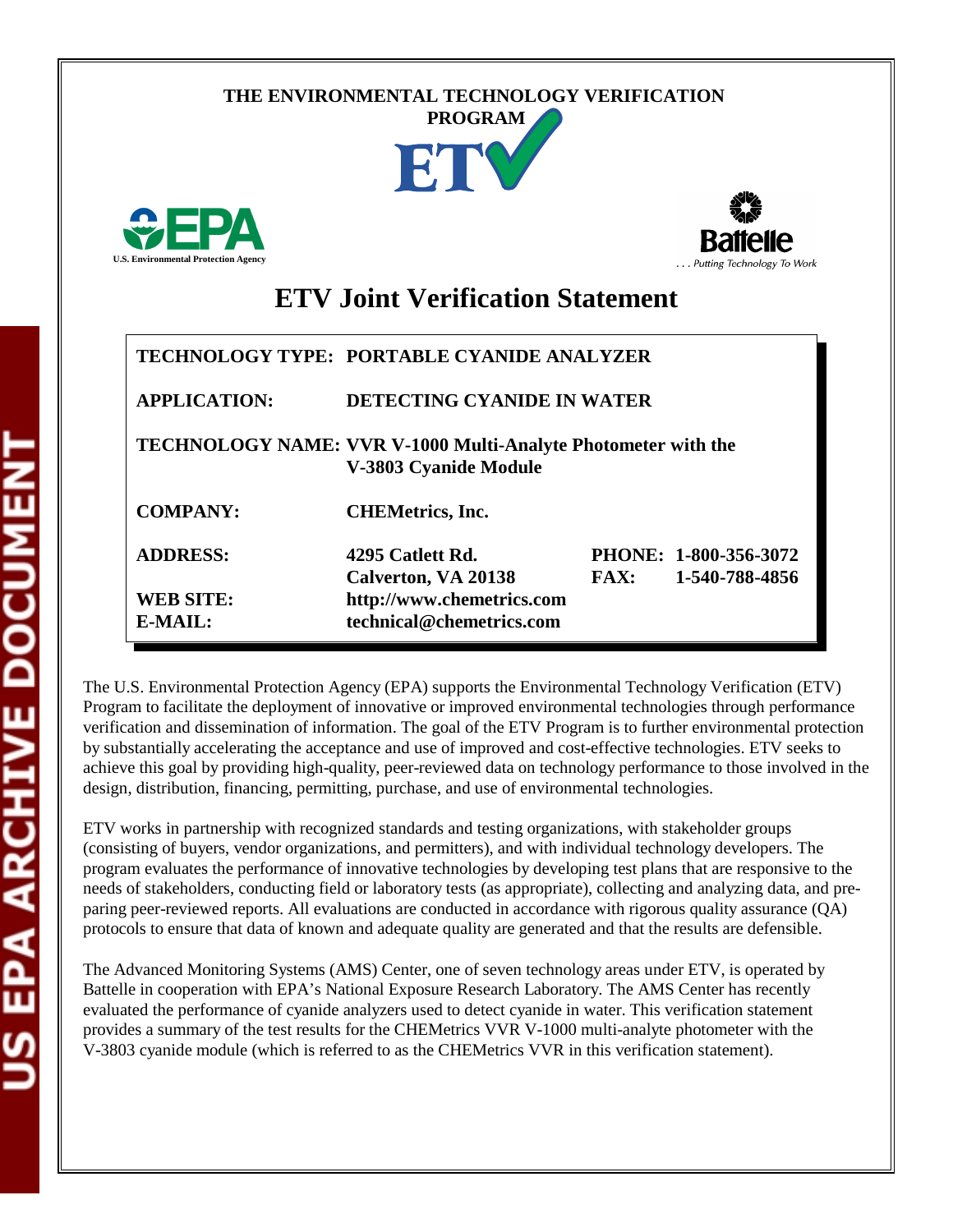## **VERIFICATION TEST DESCRIPTION**

The verification was based on comparing the cyanide concentrations of water samples determined by the CHEMetrics VVR with cyanide concentrations determined by a laboratory-based reference method (EPA Method 335.1, *Cyanides Amenable to Chlorination*). The CHEMetrics VVR V-1000 photometer was always used in conjunction with the V-3803 cyanide module. Two CHEMetrics VVRs were tested independently between January 13 and February 4, 2003; and the results were compared to assess inter-unit reproducibility. Samples used in the verification test included quality control samples, performance test (PT) samples, lethal/near-lethal concentration samples, drinking water samples, and surface water samples. The results from the CHEMetrics VVR were compared with the reference method to quantitatively assess accuracy and linearity. Multiple aliquots of each test sample were analyzed separately to assess the precision of both the CHEMetrics VVR and the reference method. To determine the detection limit, a solution with a concentration of 0.200 milligram per liter (mg/L) was used. Seven non-consecutive replicate analyses of this solution were made to obtain precision data with which to determine the method detection limit (MDL). The CHEMetrics VVR was tested by a technical and a non-technical operator to assess operator bias. Sample throughput was estimated based on the time required to analyze a sample. Ease of use was based on documented observations by the operators and the Battelle Verification Test Coordinator. The CHEMetrics VVR was used in a field environment as well as in a laboratory setting to assess the impact of field conditions on performance.

QA oversight of verification testing was provided by Battelle. Battelle QA staff conducted a technical systems audit, a performance evaluation audit, and a data quality audit of 10% of the test data.

### **TECHNOLOGY DESCRIPTION**

The following description of the CHEMetrics VVR was provided by the vendor and does not represent verified information.

The CHEMetrics VVR is a portable multi-analyte direct reading photometer. It uses CHEMetrics self-filling reagent Vacu-vial® ampoules. The cyanide Vacu-vial® test method employs the isonicotinic-barbituric acid colorimetric chemistry. The CHEMetrics VVR uses optical interference filters and a photodiode detector. Test results are displayed in concentration units of mg/L. Vacu-vials® are packaged in individual V-3803 analyte modules, which contain 30 ampoules, two accessory reagent solutions, a 25.0-milliliter (mL) sample cup and instructions. A storage case, dedicated filter, and a coded sealed water blank ampoule are included. Additionally, a test tube is provided for photometer zeroing in situations where samples have background color. To measure cyanide with the CHEMetrics VVR, a 10.0-mL sample is measured in the sample cup, two reagent solutions are added to the sample, the sample is stirred with the tip of the ampoule, and then the tip of the Vacu-vial® is snapped, allowing the sample to be drawn into the ampoule. If any cyanide is present in the water sample, it will react with the chlorine reagent solution to form cyanogen chloride, which in turn reacts with the reagent in the ampoule to form a blue complex in direct proportion to the cyanide concentration. The ampoules are read in the CHEMetrics VVR after a 15-minute color development time. Results are displayed in concentration units of mg/L. The CHEMetrics VVR operates on four AA batteries, has dimensions of 10 inches by 2 inches by 3 inches, and weighs 16 ounces. The list prices are \$612.90 for the photometer, \$54.10 for the cyanide module, and \$20.10 for the Vacu-vial® refill (which contains 30 ampoules). Accessory solution replenishment packs are available (six bottles/pack).

### **VERIFICATION OF PERFORMANCE**

**Accuracy:** Biases for the CHEMetrics VVR ranged from 3 to 24% for the PT samples with concentrations ranging from 0.030 to 0.800 mg/L; 4 to 17% for the surface water samples; 7 to 63% for the drinking water samples from around the country; and 42 to 100% for the Columbus, OH, drinking water samples. Since the latter three types of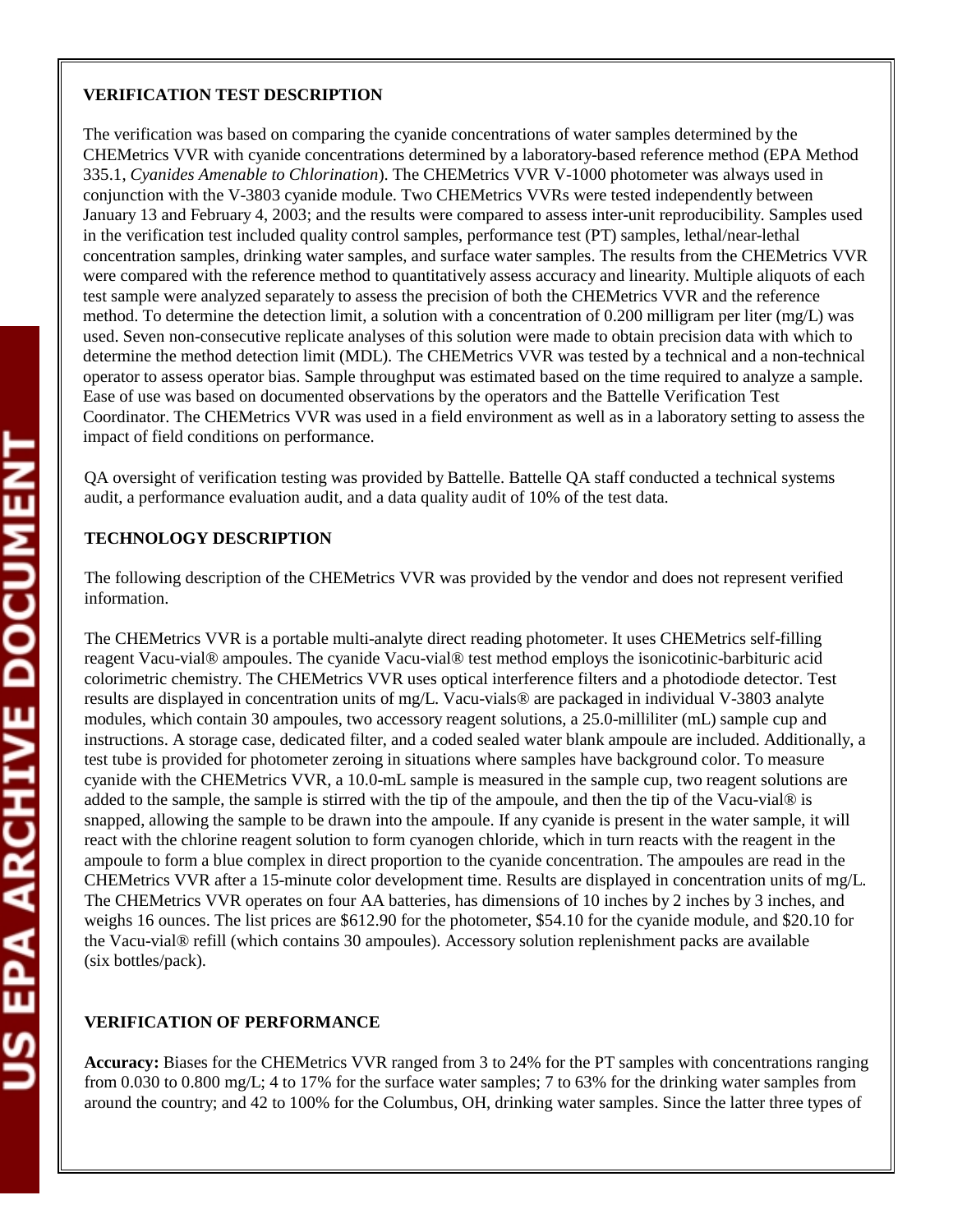water samples contained no detectable cyanide, they were fortified with 0.200 mg/L of cyanide to test the performance of the CHEMetrics VVR in water matrices.

**Precision:** The relative standard deviation ranged from 0 to 13% for the PT samples; 2 to 5% for the surface water samples; 0 to 27% for the drinking water samples from around the country; and 5 to 13% for the Columbus, OH, drinking water samples analyzed at the indoor field site and at the laboratory. The calculation of precision for all the drinking water samples analyzed outdoors and the Columbus, OH, well water samples analyzed at the laboratory was not appropriate because the results were below the MDL of the analyzer.

**Linearity:** The non-technical operator's results from the CHEMetrics VVR for the PT samples (0.030 to 0.400 mg/L) plotted against the concentrations of the same samples as determined by the reference method gives the following regression equation:

- y (non-technical operator results in mg/L)=0.823 ( $\pm$  0.030) x (reference result in mg/L)
- $+0.005$  ( $\pm 0.007$ ) mg/L with r<sup>2</sup>=0.991 and N=33.

The data for the technical operator gives the following regression equation:

- y (technical operator results in mg/L)=0.863 ( $\pm$  0.023) x (reference result in mg/L)
- $+0.007 \pm 0.005$ ) mg/L with r<sup>2</sup>=0.995 and N=33.

where the values in parentheses represent the 95% confidence interval of the slope and intercept. Only the technical operator's intercept is significantly different from zero, and the  $r^2$  values are both above 0.990. The linearity of the CHEMetrics VVR was not dependent on which operator was performing the analyses. The slope of the linear regression was significantly less than unity in both instances. This deviation from unity indicates a low bias in the results generated by the CHEMetrics VVR compared with the results produced by the reference method.

**Method Detection Limit:** The MDL was determined to be 0.034 and 0.031 mg/L for the CHEMetrics VVR when used by the non-technical operator and approximately 0.017 and 0.011 mg/L for the CHEMetrics VVR when used by the technical operator.

**Inter-Unit Reproducibility:** A linear regression of the data to determine inter-unit reproducibility gives the following regression equation:

- y (Unit #1 result in mg/L)=0.998 ( $\pm$  0.015) x (Unit #2 result in mg/L)
- $+ 0.0001$  ( $\pm 0.002$ ) mg/L with r<sup>2</sup>=0.991 and N=128.

where the values in parentheses represent the 95% confidence interval of the slope and intercept. The slope is not significantly different from unity, and the intercept is not significantly different from zero. These data indicate that the two CHEMetrics VVRs functioned very similarly to one another.

**Lethal/Near-Lethal Dose Response:** When samples at 50.0-, 100-, and 250-mg/L concentrations (close to what may be lethal if a volume the size of a typical glass of water was ingested) were prepared and analyzed by the CHEMetrics VVR, the color of the sample changed within five seconds to brilliant purple and, after approximately 35 more seconds, to blood red. The change was much more rapid than for any of the PT samples. The PT samples took about 30 seconds to produce a small change in the color of the sample and took the full 15-minute reaction time to reach its analysis color of clear, light purple. When these samples with lethal/near-lethal concentrations were inserted into the CHEMetrics VVR after the full reaction time, the digital readout read "over range." Even without using the CHEMetrics VVR, the reagents and Vacu-vials® would be useful for a first responder seeking to find out whether a toxic level of cyanide is present in a drinking water sample. The presence of such concentrations could be confirmed within minutes by visual observation of the color development process.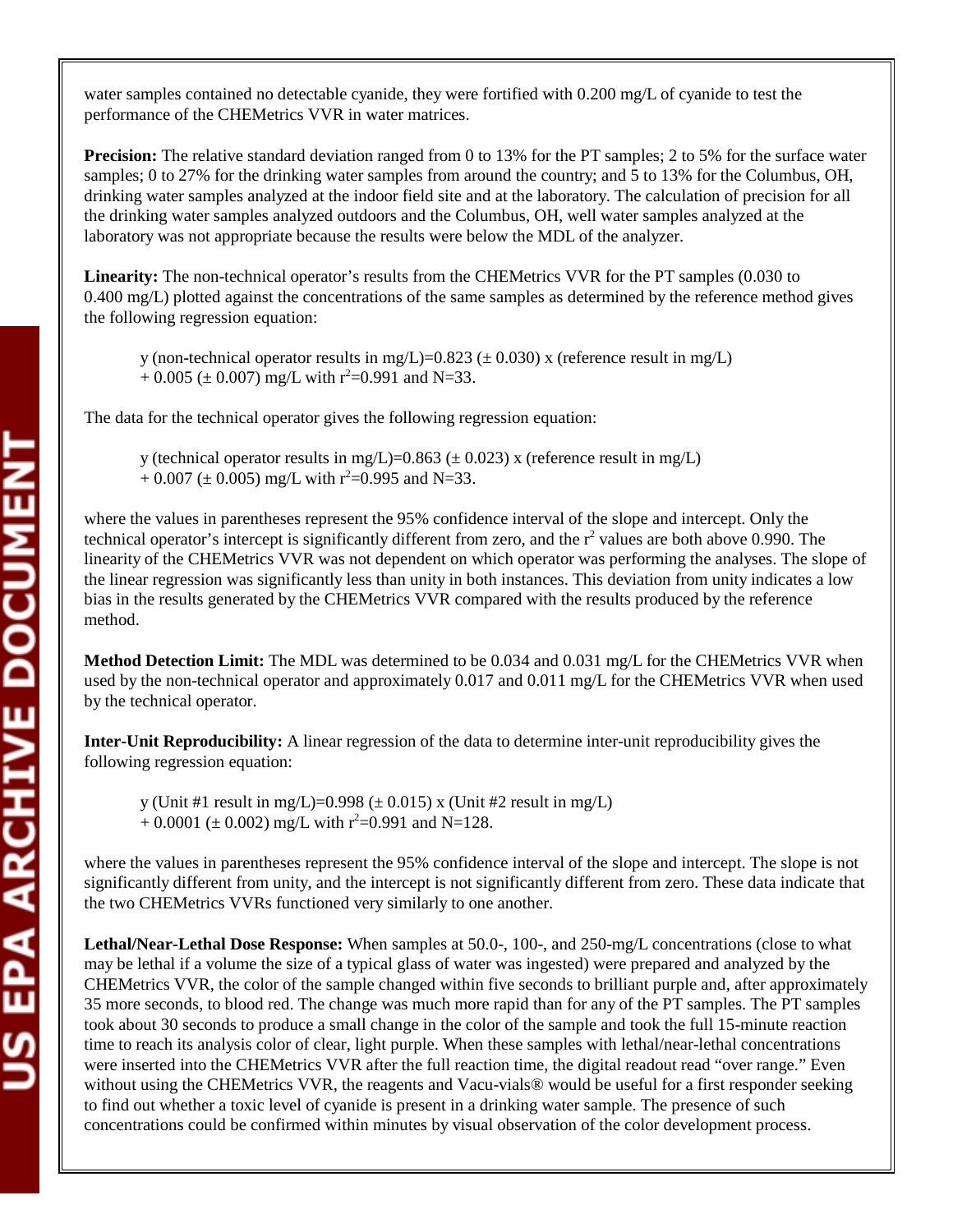**Operator Bias:** A linear regression of the data for operator bias gives the following regression equation:

y (non-tech result in mg/L)=0.911 ( $\pm$  0.053) x (tech result in mg/L) + 0.016  $(\pm 0.007)$  mg/L with r<sup>2</sup>=0.902 and N=128.

where the values in parentheses represent the 95% confidence interval of the slope and intercept. The slope of this regression is less than 10% different from unity, indicating a slight difference in the results produced by the operators.

**Field Portability:** From an operational standpoint, the CHEMetrics VVR was easily transported to the field setting, and the samples were analyzed in the same fashion as they were in the laboratory. No functional aspects of the CHEMetrics VVR were compromised by performing the analyses in the field setting. However, performing analyses under extremely cold conditions (sample water temperatures between 4 and 6°C) negatively affected the performance of the CHEMetrics V-3803 cyanide reagents.

**Ease of Use:** The CHEMetrics VVR and associated cyanide test reagents and Vacu-vials® were easy to operate. The instructions were clear, and the sample and reagents were easily measured using a graduated sample cup, syringe, and a dropper bottle. The CHEMetrics VVR recognized the Vacu-vials® when they were inserted and automatically produced the result on the digital output. While the sample handling and analysis were easy, the pH of each sample had to be adjusted to between 10.5 and 11.0 using sodium hydroxide and hydrochloric acid. This step required the availability of acid and base, pH paper or meter, and some knowledge of pH adjustment. Instructions for pH adjustment were not included in the manufacturer's instructions. Because the color change took place within the Vacu-vials® and they were disposable, cleanup was simple and free of mess. Only the graduated sample cup used for measuring the sample and adding reagents needed to be rinsed between samples.

**Sample Throughput:** Since the CHEMetrics VVR and V-3803 cyanide module did not require strict mixing/reaction time periods after adding each reagent, and the Vacu-vials® automatically measured the volume of sample added to the final reaction vessel, the analysis process was conducive to analyzing large numbers of samples consecutively. Each sample was entirely prepared within one or two minutes, and then the 15-minute color development period started. If only one sample is analyzed, sample throughput would take approximately 17 minutes. However, both operators were able to stagger the start of the color development period every two minutes for subsequent samples, so a typical sample set of 12 analyses took 30 to 40 minutes. Since the color development reaction takes place in reusable reaction vials, additional vials would have to be purchased to conveniently analyze large sample sets.

| original signed by Gabor J. Kovacs | 4/17/03 |
|------------------------------------|---------|
| Gabor J. Kovacs                    | Date    |
| Vice President                     |         |
| Environmental Sector               |         |
| Battelle                           |         |
|                                    |         |

original signed by Timothy E. Oppelt  $4/29/03$ Timothy E. Oppelt Date Director National Homeland Security Research Center U.S. Environmental Protection Agency

NOTICE: ETV verifications are based on an evaluation of technology performance under specific, predetermined criteria and the appropriate quality assurance procedures. EPA and Battelle make no expressed or implied warranties as to the performance of the technology and do not certify that a technology will always operate as verified. The end user is solely responsible for complying with any and all applicable federal, state, and local requirements. Mention of commercial product names does not imply endorsement.